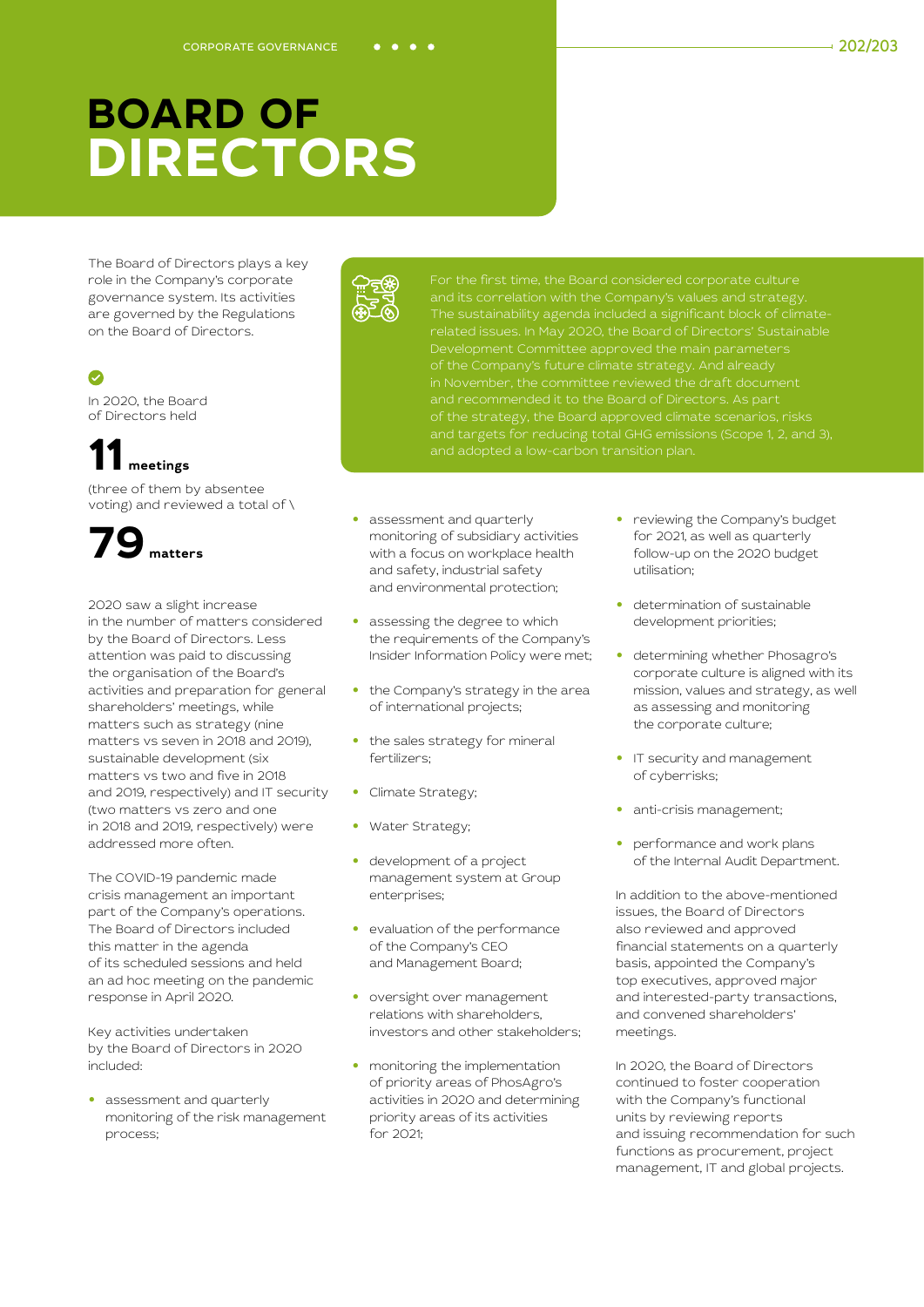

#### **Matters considered by the Board of Directors**

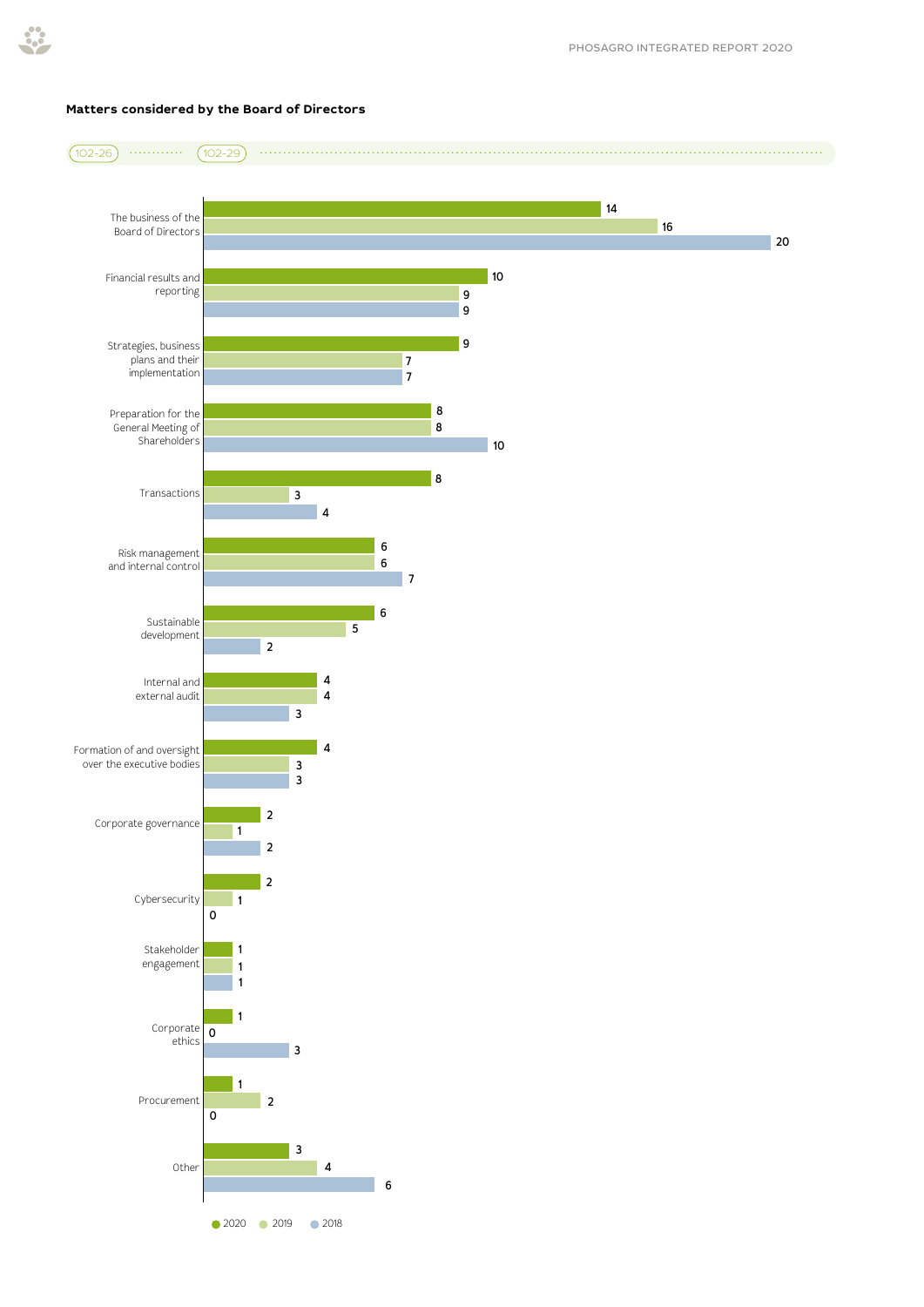# **S172 STATEMENT**

According to Section 172 "Duty to promote the success of the company" of the UK Companies Act 2006, PhosAgro's Board of Directors acts in good faith to promote the success of the Company for the benefit, taking into account possible longterm consequences of its decisions for the society and the environment, as well as the interests of the Company's employees and other stakeholders.

For the members of PhosAgro's Board of Directors, these standards mean that the Company's stakeholders should be interacted with responsibly and that their interests should be respected to the maximum extent possible. This includes developing a special section of PhosAgro's corporate website and our electronic bidding platform to enhance procurement transparency, and encouraging small and medium-sized businesses and local counterparties to become our suppliers or contractors.

#### Procurement principles

Our employees have a special place among the Company's stakeholders, which is reflected, in particular, in one of our strategic objectives – increasing the loyalty and satisfaction of our staff. Employee satisfaction and loyalty surveys and programmes based on their results are at the forefront of the Remuneration and Human Resources Committee's agenda.

Analysis of hotline complaints and respective management response is reviewed by our Audit Committee on a quarterly basis. Importantly, the said committees are composed solely of independent directors.

Although at the moment we do not apply such practices as appointing directors from among the employees or appointing a non-executive director responsible for interaction with employees for considering their standpoint when managing the Company, we consider it effective and are actively involved in a dialogue on all major management issues with the trade union organisation (Minudobreniya Association), which has historically been an equal partner for the Company's management and an authorised representative of employees in collective bargaining, review and resolution of labour disputes.

In addition, heads of each production site of the Company regularly (at least twice a year) visit all business units and hold meetings with employees, at which they inform the staff about the Company's performance, implemented measures, and plans for production and social development. Based

on employees' suggestions and comments, an action plan for improving organisational and technological processes is then developed and implemented.

In 2020, the Company also expanded its dialogue with stakeholders about our environmental footprint. Under the guidance of the Sustainable Development Committee, we implemented a project to identify and prioritise the Company's environmental and social impacts, develop management approaches and mitigants to maximise positive and minimise negative effects. We worked intensively with local communities, holding public hearings on the development of the Company's production sites and their environmental impact.





[List of public](https://www.phosagro.com/upload/docs/list_of_public_hearings_en.pdf)  hearings

# **PROSPECTS**

PhosAgro's development scenarios are reviewed by the Board of Directors when approving its Strategy. The Company's strategic planning cycle spans five years, which we believe to be optimal given the growing speed of external changes and our investment horizon. Since 2019, in addition to our traditional analysis of sensitivity to FX rate fluctuations and changes in product and feedstock prices, the Board of Directors has been considering a Contingency Plan to prepare for critical changes in the external operating environment, such

as possible restrictions on our supplies to key markets. These risks must be assessed and managed – a key takeaway for us from 2020, when the USA initiated a countervailing duty investigation causing PhosAgro to suspend virtually all of its supplies to this key market.

When approving the Strategy to 2025, the Board of Directors also weighed the associated strategic risks. Risk management maps were drawn for each, containing a detailed description along with mitigants

and probability, materiality and risk appetite estimates.

 $\bigcirc$ [For more information](#page--1-0)  [on our strategic risks, see](#page--1-0)  [the Strategic Report section,](#page--1-0)  p. [72.](#page--1-0) 

Based on the foregoing, the Board of Directors finds it reasonable to believe that the Company will, without any reservations, be able to continue its operations and meet all its obligations as they fall due while the Strategy to 2025 is in force.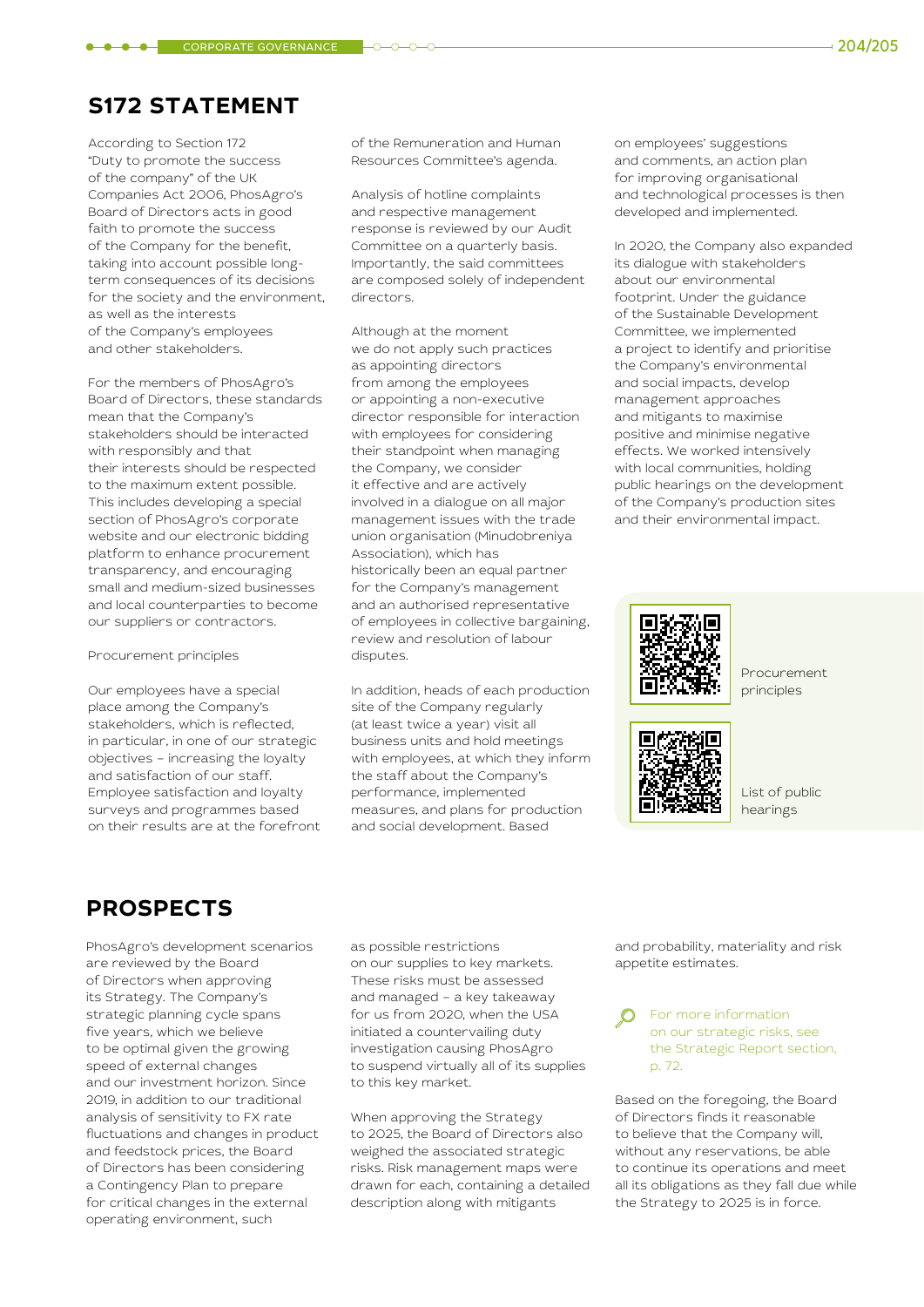# **COMPOSITION OF THE BOARD OF DIRECTORS**

102-22

### **Participation in the Board meetings and key competencies**

| <b>Full name</b>                                    | <b>Bokova</b> | Irina Andrey A. Andrey G.<br>Guryev |              | Sven<br>Guryev Ombudstvedt Pashkevich | <b>Natalia</b> | <b>James</b><br><b>Rogers</b> | <b>Marcus</b><br>Rhodes | <b>Mikhail</b><br>Rybnikov | Xavier       | Andrey<br>R. Rolet Sharonov |
|-----------------------------------------------------|---------------|-------------------------------------|--------------|---------------------------------------|----------------|-------------------------------|-------------------------|----------------------------|--------------|-----------------------------|
| Year of birth                                       | 1952          | 1982                                | 1960         | 1966                                  | 1939           | 1942                          | 1961                    | 1975                       | 1959         | 1964                        |
| Board of<br>Directors                               | 11/11         | 11/11                               | 10/11        | 11/11                                 | 11/11          | 11/11                         | 11/11                   | 11/11                      | 11/11        | 11/11                       |
| Audit Committee                                     |               |                                     |              | 5/5                                   |                | 5/5                           | 5/5                     |                            |              | 5/5                         |
| Strategy<br>Committee                               |               | 2/2                                 | 2/2          | 2/2                                   |                |                               |                         | 2/2                        |              |                             |
| Remuneration<br>and Human<br>Resources<br>Committee | 4/5           |                                     |              |                                       |                | 5/5                           |                         |                            |              | 5/5                         |
| <b>Risk</b><br>Management<br>Committee              |               | 3/3                                 |              | 3/3                                   |                |                               |                         |                            | 3/3          |                             |
| Environmental,<br>Health and<br>Safety<br>Committee |               | 2/2                                 |              |                                       | 2/2            |                               |                         | 2/2                        |              |                             |
| Sustainable<br>Development<br>Committee             | 3/3           |                                     |              |                                       |                |                               |                         | 3/3                        |              | 3/3                         |
| Key competences                                     |               |                                     |              |                                       |                |                               |                         |                            |              |                             |
| Strategy                                            |               | $\checkmark$                        | $\checkmark$ | $\checkmark$                          |                |                               |                         | $\checkmark$               | $\checkmark$ |                             |
| Finance and<br>audit                                |               | ✓                                   |              | ✓                                     |                | ◡                             |                         | ✓                          | $\checkmark$ |                             |
| Chemistry<br>and mining<br>engineering              |               | ✓                                   |              | ✓                                     | ✓              |                               |                         | V                          | $\checkmark$ |                             |
| Environment,<br>health and<br>safety                | $\checkmark$  | $\checkmark$                        |              |                                       |                |                               |                         | $\checkmark$               |              |                             |
| Human<br>resources                                  | Ÿ.            |                                     | $\checkmark$ |                                       | V              | $\checkmark$                  |                         |                            |              |                             |
| Law and<br>corporate<br>governance                  |               |                                     |              |                                       |                | $\checkmark$                  | $\checkmark$            |                            | $\checkmark$ | s.                          |
| <b>Risk</b><br>management                           |               |                                     |              | ✔                                     |                | V                             |                         |                            | $\checkmark$ |                             |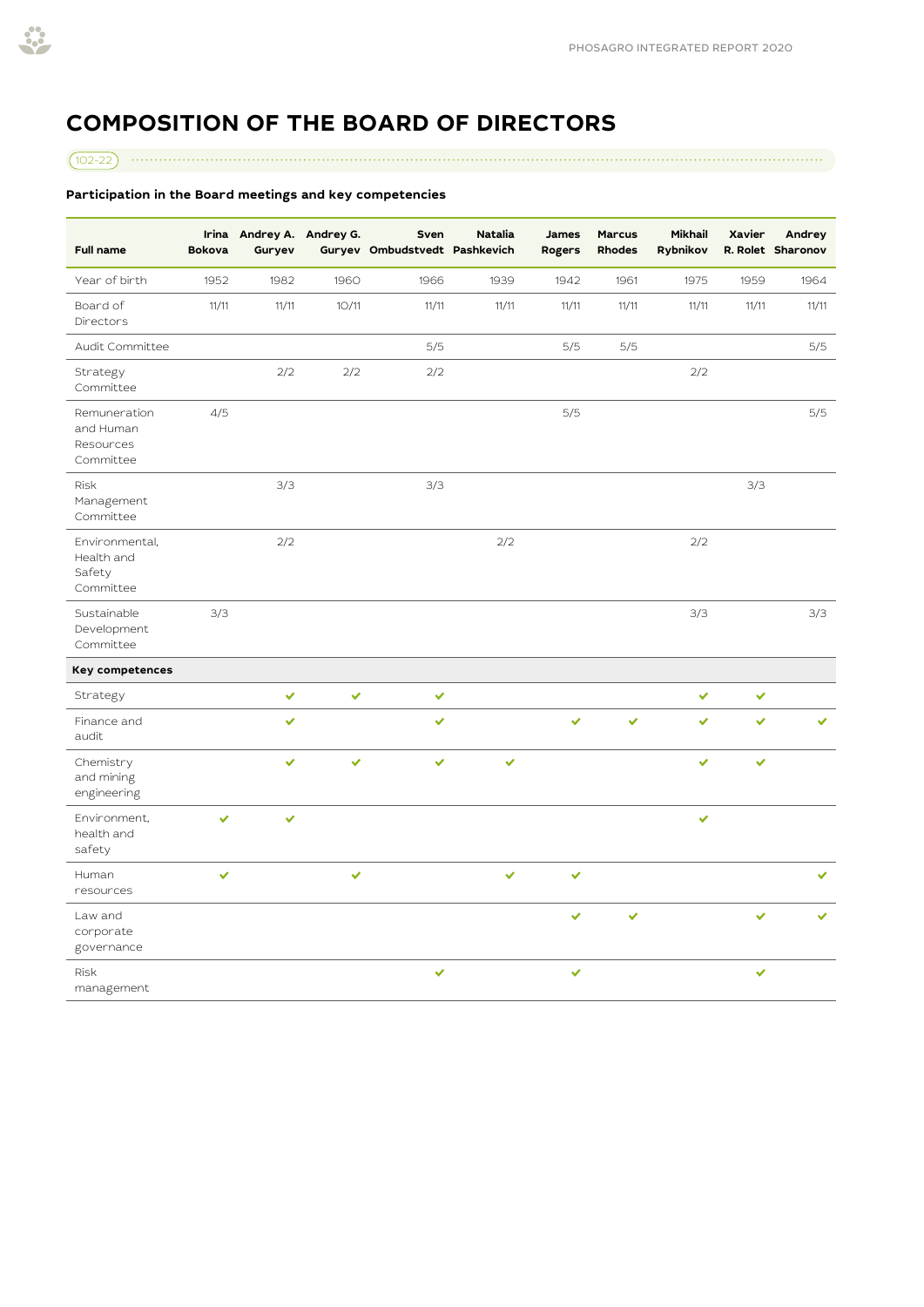

#### **Generalised board member profile**

|                                          | Source: Stanton Chase <sup>1</sup>            |           |           |  |  |
|------------------------------------------|-----------------------------------------------|-----------|-----------|--|--|
| Criterion                                | Number of companies<br>disclosing information | Average   | 2020      |  |  |
| Gender (female   male)                   | 108                                           | 12%   88% | 20%   80% |  |  |
| Age                                      | 106                                           | 53 years  | 60        |  |  |
| Foreign citizen                          | 108                                           | 20%       | 50%       |  |  |
| Duration of service since appointment    | 104                                           | 5 years   | 5.2       |  |  |
| Brief bio on the corporate website       | 83                                            | 77%       | 100%      |  |  |
| Photo on the corporate website           | 80                                            | 74%       | 100%      |  |  |
| Number of the Board of Directors, people | 108                                           | 10        | 10        |  |  |

#### **Average term on the board**

|                                        | Source: SpencerStuart |      |      |      | PhosAgro |      |
|----------------------------------------|-----------------------|------|------|------|----------|------|
|                                        | 2015                  | 2016 | 2017 | 2018 | 2019     | 2020 |
| Chair (appointment)                    | 4.7                   | 4.2  | 5.4  | 5.3  | 8.6      |      |
| Non-executive directors (on the board) | 3.8                   | 3.1  | 4.3  | 4    | 4.8      | 5.1  |
| Executive directors (on the board)     | 6.3                   | 6.1  | 6.8  |      | 7.4      | 5.5  |
| All directors (on the board)           | 4.2                   | 3.9  | 4.7  | 4.7  | 5.5      | 5.2  |

Companies were selected from RIA Rating's TOP-100 Russian companies by market capitalisation ranking. The list includes companies from the 2020 ranking as well as those that were included in the previous ranking but subseq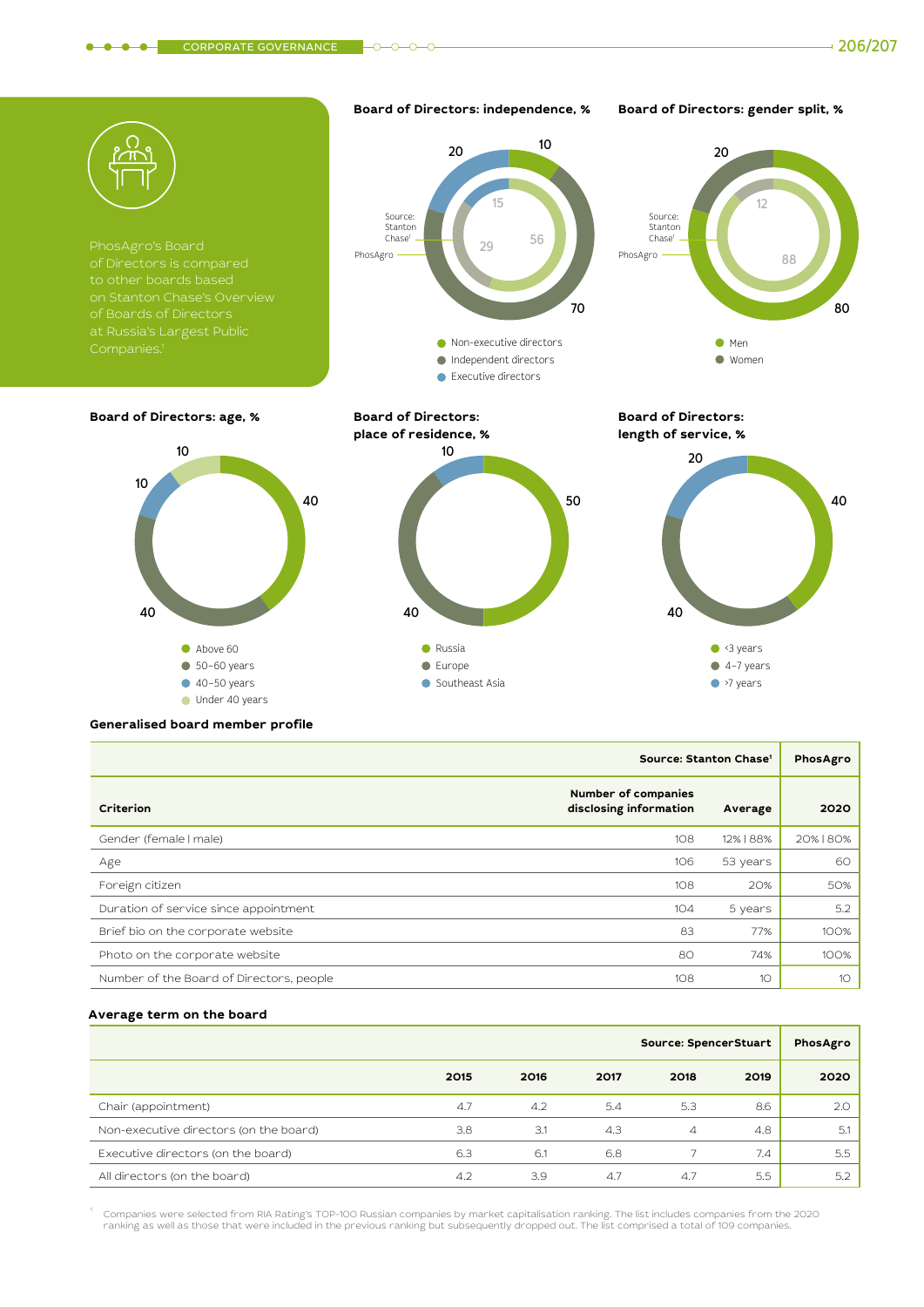#### $(102 - 24)$

### **ROLE OF INDEPENDENT DIRECTORS**

Starting from 2011, when the Company established the Board of Directors, the number of independent directors and their authority have been steadily growing. Independent directors make a valuable contribution to the Board's decision-making as their opinions rely on professional skills and expertise, as well as a comprehensive study of the matter. Their position is unbiased, independent and free from the influence of other members of the Board and PhosAgro`s management, and primarily focused on improving the Company`s performance. At present, seven of the ten directors are independent, which

is well above the average in Russia and at par with the best global practices1 . Independent directors chair five of the six Board committees.

Independent directors are world-class experts with unique competencies and a track-record in investment and management of major businesses, financial and research organisations and government agencies. They are equipped with a full set of knowledge and skills needed to propel the Company and its Board of Directors forward and foster dialogue with stakeholders at various levels.

The independence of Board members and nominees is assessed biannually by the Remuneration and Human Resources Committee. The assessment meets the criteria established by the Regulations on the Board of Directors and the Moscow Exchanges rules. In 2020, a special resolution of the Board of Directors recognized two of its members, Sven Ombudstvedt and Markus Rhodes, as independent, despite them having a formal affiliation with the Company after serving for nine years on its Board of Directors.

### **ONBOARDING OF NEWLY ELECTED DIRECTORS**

Despite the fact that there were no changes in the Board composition in 2019 and 2020, the Remuneration and Human Resources Committee updated the onboarding programme for new Board members. This is done annually to provide them

with an effective tool to gain an insight into the Company's operations. As part of the onboarding programme, newly appointed directors visit PhosAgro's production sites and meet with functional managers.

# **PROFESSIONAL DEVELOPMENT AND TRAINING OF THE BOARD OF DIRECTORS**

 $(102 - 27)$ 

The Company views commitment to continuous professional growth as a cornerstone of good corporate governance. By expanding their knowledge and skills, directors add value to the Board of Directors and the Company on the whole. An annual performance assessment highlights the need for the qualification upgrade and training of the Board members. The following areas are in most demand:

- **•** industry trends in Russia and abroad;
- **•** risk management;
- **•** cyberrisks and cybersecurity;

**•** technological and agricultural innovations.

#### In 2020, trainings could

not be held in a traditional format due to the COVID-19 pandemic. Nonetheless, the development areas identified during the 2020 assessment of the Board of Directors performance, including innovative development, cyberrisks and cybersecurity, were addressed. These topics were added to the meeting agendas, and heads of the relevant functions were invited to the Board meetings, which ensured deep understanding of these matters by the Board members and gave an impetus for PhosAgro's accelerated development in these areas.

Besides, given the adoption of the updated Inside Information Regulation in August 2020, which reflects all the changes in applicable Russian and European laws, a training was held for directors and senior management with the leading Russian experts invited as guest speakers.

The Board of Directors regularly receives newsletters from the Company, including quarterly newsletters on corporate governance and weekly updates on the developments in the chemical and related industries.

1. According to the Stanton Chase study of 109 largest public companies of Russia conducted in August 2020, the average share of independent directors stands at 29%.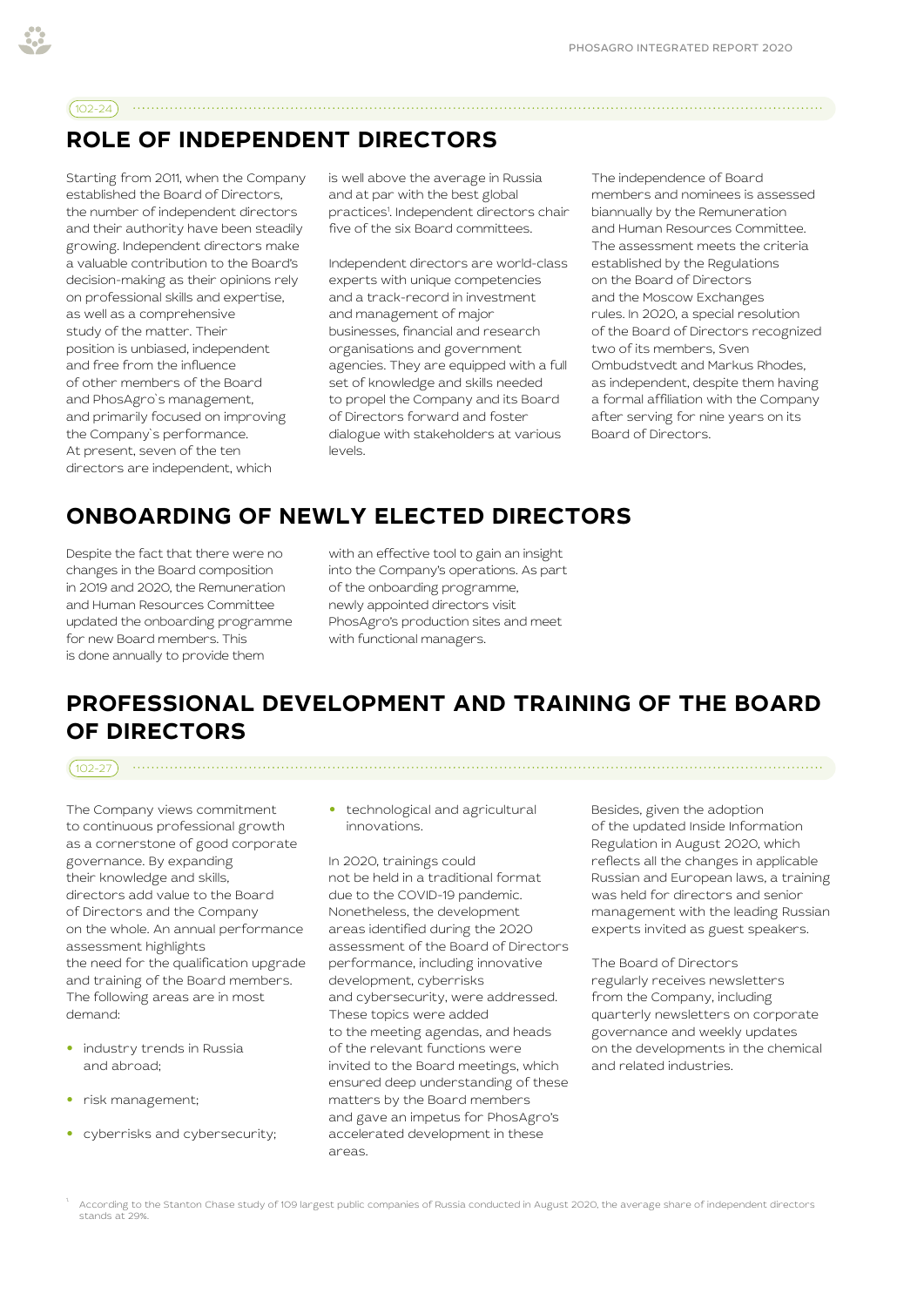## **D&O LIABILITY INSURANCE**

Directors and officers liability for damage caused to third parties by their duties is insured by SOGAZ (contract No. 18 DO 0028 in effect from 1 June 2018 to 31 May 2019, contract No. 19 DO 0020 in effect

from 1 June 2019 to 31 May 2020, contract No. 20 DO 0018 in effect from 1 June 2020 to 31 May 2021) and is covered up to USD 75 mln (in rouble equivalent) and extended by USD 2 mln for independent

directors. Apart from directors' liability, the above contracts include the liability of the Company's officers (since 2012).

# **INDEPENDENT ASSESSMENT OF THE BOARD OF DIRECTORS**

 $(102-28)$ 

In accordance with CGC recommendations, PhosAgro assesses the performance of its Board of Directors on an annual basis, with external experts engaged for this purpose once every three years. Each new assessment relies on previous assessments allowing to analyse both absolute values and any changes that occur over time. February 2020 saw KPMG conduct an external assessment of the Company's Board of Directors.

The independent consultant recognised the Board's high

efficiency and a strong engagement of its members.

KPMG also highlighted a balanced split between executive and independent directors and confirmed that they have the required skills, competencies and expertise. In terms of independence and the presence of foreign directors, PhosAgro is almost on a par with foreign industry practices and ahead of the Russian players. The current Board's composition is fully in line with the Company's needs, which

contributes to well-reasoned decision-making.

The efficiency of the Board's key functions was also highly rated by the independent consultant. The Board of Directors discusses a wide range of matters to ensure the effective governance of the Company's operations.

In February 2021, the Board of Directors completed a selfassessment exercise confirming that it operates to a high standard in all aspects of its role.



2018 2019 2020

3

### **Self-assessment: the key aspects of the Board of Directors operations1**

1 Organising the business of the Board of Directors

- 2 Effectiveness of the Board of Directors
- 3 Continuous improvement
- 4 Liaising with committees
- 5 Corporate Secretary assessment
- 6 Composition and structure of the Board of Directors

Assessed on a 5-point scale.

CORPORATE GOVERNANCE 208/209